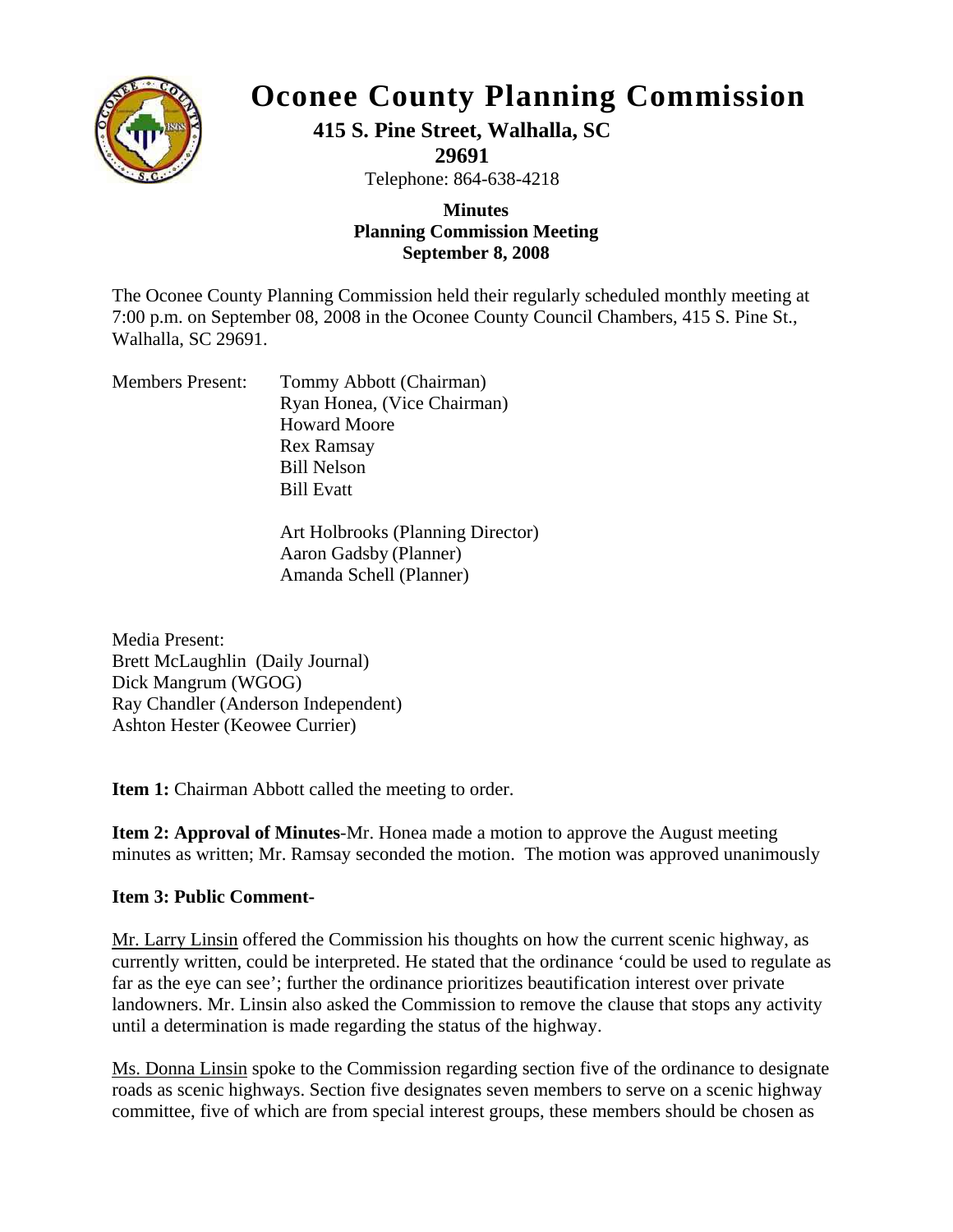individual citizens of Oconee County. Ms. Linsin spoke regarding the lack of effort to contact the property owners along highway 28. Property owners need notified in writing prior to any meetings or action by the County.

Mr. Jerry Barnett spoke regarding 'the special interest group of whiners, complainers, and control freaks which has cast a dark cloud of conspiracy over our entire county and has cost us a s citizen's untold thousands'. He also stated that the 'only silver lining in this dark cloud is the Planning Commission', and that protection of private property rights and individual rights must be done on the local level. Additionally, scenic highways should be confined to existing rightsof-way and tax payers shouldn't be burdened any further by special interest groups. He added that designation of scenic highways 'is another outrageous demand by a special interest group'. Finally, Mr. Barnett welcomed the consultants from Benchmark to Oconee County as 'outside experts'.

Ms. Linda Lovely praised the Planning Department website for the comprehensive plan information, noting that the frequently asked questions document was very professional. Ms. Lovely also stated the community meetings were very informational and well done. Further, the willingness of the Planning Commission to get outside advice was to be commended.

Mr. Phil Soper spoke on behalf of the organization KOBA (Keep Oconee Beautiful Association) thanked the Commission for an opportunity to speak. Mr. Soper told the Commission that KOB A supported the Scenic Highway Ordinance that was on the agenda. Mr. Soper also said the ordinance just provides the opportunity to protect some of the roadways similar to highway 11 and also this would help to protect roads from outdoor advertising signs. Mr. Soper, spoke for himself and not KOBA regarding the zoning issue. Growth needs to be controlled in Oconee County and land use/zoning seems to be the best way to control growth for right now. Mr. Soper asked for leadership from the Planning Commission and asked for their leadership on zoning.

Mr. Tom Markovich asked the Commission to ask Mr. Norton to speak toward the concerns he raised at the July meeting of the Planning Commission.

Mr. B.J. Littleton raised concerns regarding the zoning enabling ordinance, Benchmark CMR, Inc, and Art Holbrooks. Mr. Littleton said that the Commission needs to fight against this type of land use control.

definition. Mr. Moore seconded the motion. The motion passed unanimously. Mr. Nelson made a motion to send the ordinance forward to County Council. Mr. Ramsay seconded the motion. The motion passed unanimously. **Item 4: Consideration of an Ordinance to Establish a Program to Designate County Scenic Highways**- Mr. Holbrooks informed the Commission that the draft they had reflected the changes they had suggested at the last meeting. In doing so, the Department feels that ordinance is as bare as it can be and still accomplish what it needs to do. Mr. Holbrooks went through the new layout of the ordinance, including the need for appendix A and B. Chairman Abbott then questioned the reason why all of Highway 28 was not included in the proposal to designate the road. Mr. Holbrooks stated that the proposal was submitted by Mr. Harold Thomas' group. Mr. J. Harold Thomas was recognized, and he informed Chairman Abbott that he believed Highway 28 was only scenic from Halfway Branch to Walhalla and that development that taken it toll on the rest of the road. Mr. Honea raised concerns regarding the definition of a corridor as stated in the ordinance and asked that the definition be removed. Mr. Honea made a motion to strike the